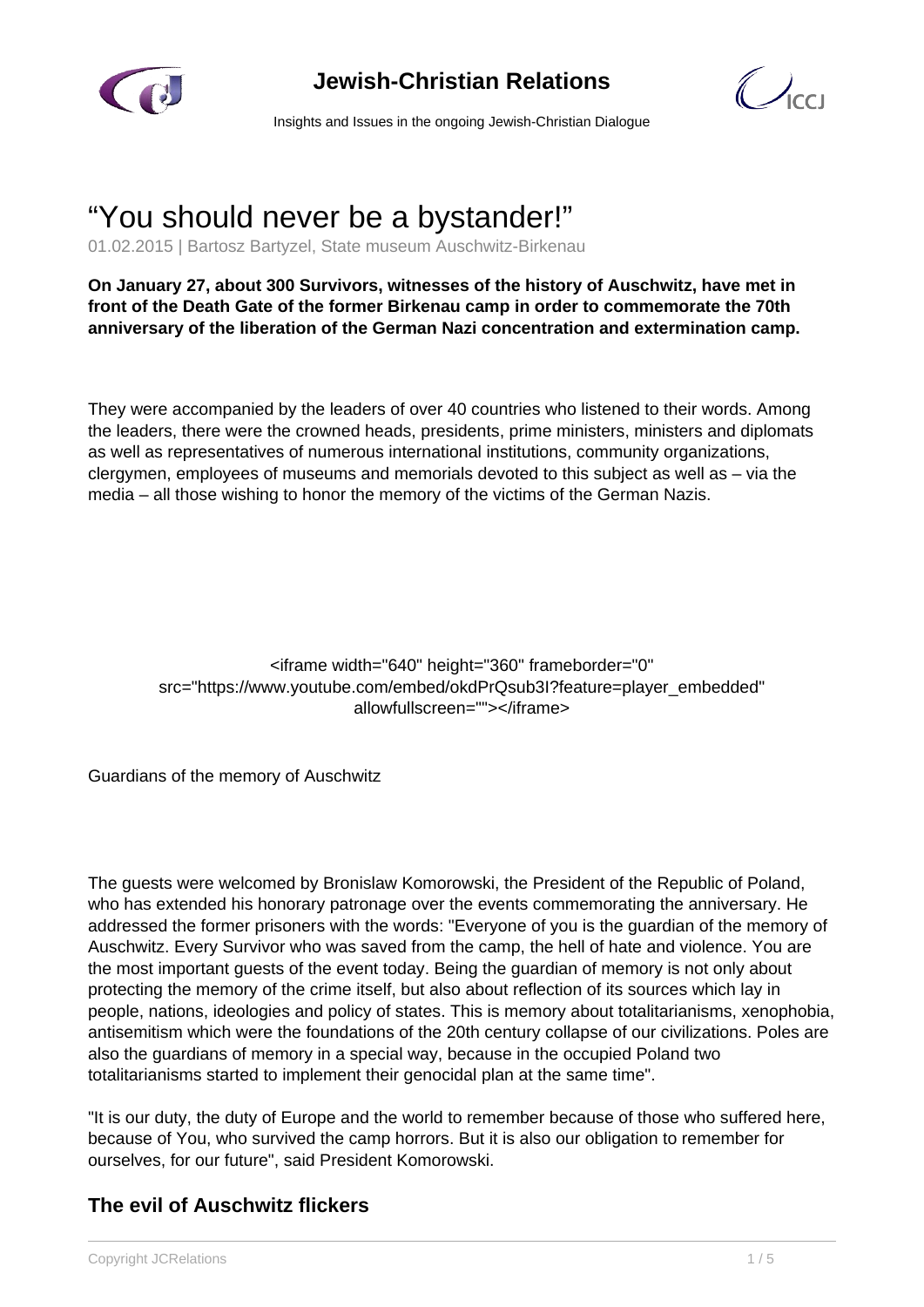On the day of the anniversary, the most important speeches were delivered by former prisoners of the camp: Halina Birenbaum, Kazimierz Albin and Roman Kent.



"Countless times, I was dying, freezing with fear,

pain, stress of selection, watching the torment and agony of my fellow female prisoners, my neighbors from overcrowded bunks, who shared the same fate in this indescribable, endless horror, where every minute was a century and an imploring question: will there be another one? Once during a long standing roll call, when the sun was shining and they were not beating us, a pathetic thought flashed across my mind, that they will finally burn me in this fire from the crematorium behind the wires and I will never experience the kiss of love like those that I had been reading about in books in the ghetto in Warsaw before the Auschwitz era… At the age of fourteen, one has those important, supposedly deathbed, ideas and worries", said Halina Birenbaum, Israeli poet born in Warsaw, deported to Auschwitz at the age of 14.

"The evil of Auschwitz, unacknowledged, unfathomable, flickers peacefully and is reborn in the growing terror, antisemitism, racism, up to the public, unpunished beheading of people in front of the eyes of the whole world just because they are different. I answer myself – often stupefied because of what is now happening around us – that if Auschwitz could have come into being and functioned legally and unpunishedly for years, then the worst is possible. And one cannot be surprised with anything, but one must recognize early enough, explicitly oppose and hedge up the way to further tragedies, lawlessness and crimes", she emphasized.

"The Auschwitz Birkenau Museum has a great contribution to this crucial issue of understanding and warning – its management, numerous dedicated employees, who during all these years of extremely difficult, strenuous work store testimonies, documents, remains of documents, record the memories of the victims, eyewitnesses, pass on to millions of visitors from all around the world the knowledge about the people and the life in long-term extreme situations on the verge of death: about human strength of will, the power of friendship, hope and perseverance in the hardest living conditions", said Halina Birenbaum.

### **A struggle to preserve human dignity**

Kazimierz Albin, who was deported to the Auschwitz camp on June 14, 1940 in the first group of Polish political prisoners, recalled that the prisoners, in spite of great risk, were fighting in the camp for preserving their humanity. "From the very first day, there is an ongoing struggle for biological survival, for delivering as many lives as possible from death, for preserving human dignity.

In the camp and around it, organized resistance movement was also functioning, led by the Home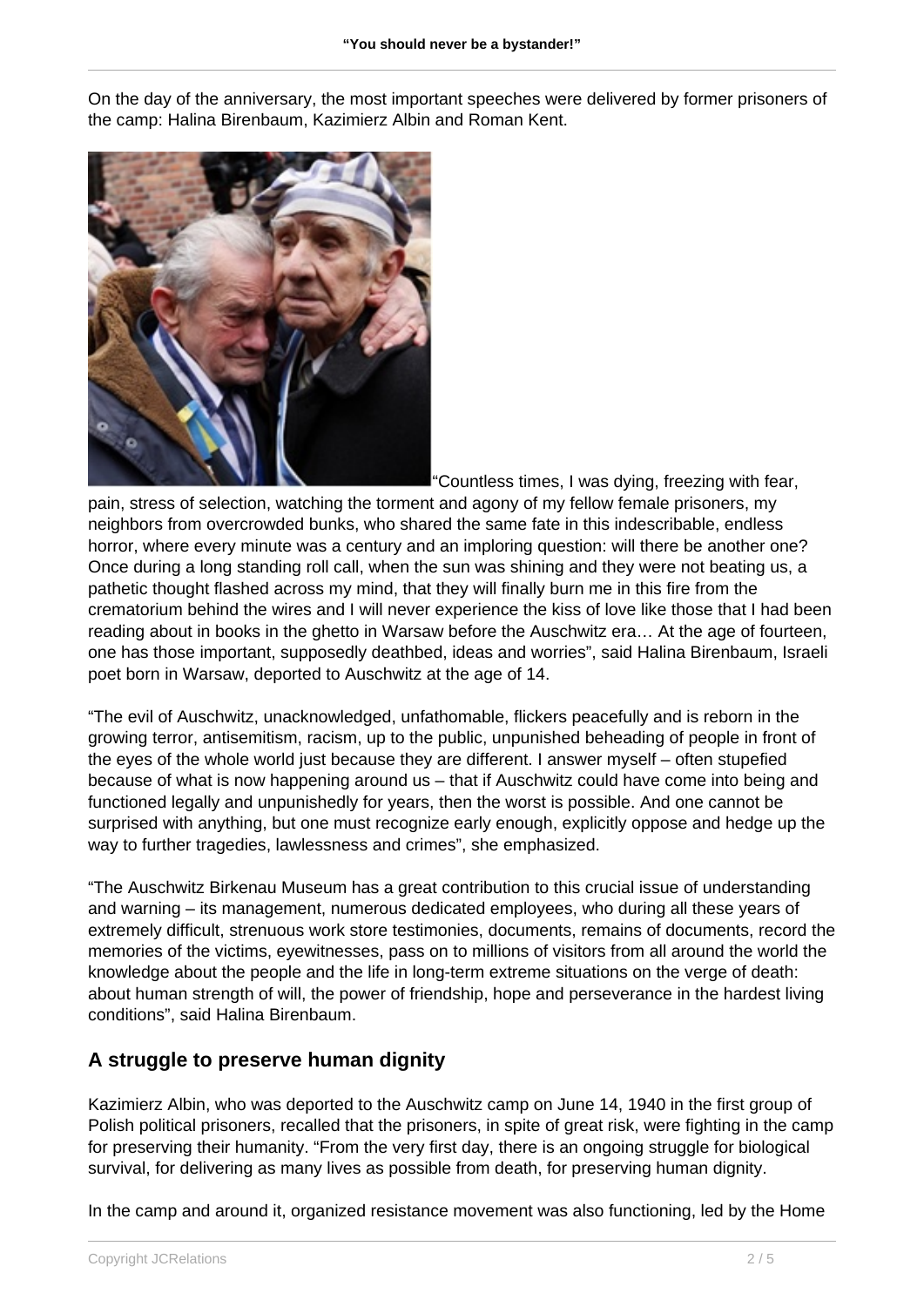Army, the Polish Socialist Party and Peasants' Battalions. The sacrifice of Poles from the zone adjoining the camp was priceless", he said.

"Escapes from the camp had become an effective way of self-defense. The prisoners were escaping in order to take away the documents of SS crimes, to tell the world the truth about the camp and to fight with the occupant with guns in their hands. Few experienced this happiness. At the sound of the camp siren, special SS pursuit units, supported by armed patrols of German Bauers in place of the expelled Poles, were setting off to search the escapees. Sharp wailing of the siren was filling the prisoners with fear because of repressions, but it was also a sign of hope that the world will learn about Nazi crimes in KL Auschwitz-Birkenau. I heard the siren myself for the last time late in the evening on February 27, 1943, when – after my escape from Auschwitz – I was crossing the Sola river among ice floe", he added.

"This sound still lies in my subconsciousness. I paid a heavy price for my escape from the camp. As a result of repressions, Sicherheitsdienst arrested my sister and my mother, who was deported to KL Auschwitz-Birkenau, and then to Ravensbrück. Fortunately, they survived this ordeal", Kazimierz Albin finished his speech.

### **The Eleventh Commandment**

Roman Kent, who was deported by the Germans to Auschwitz from the Litzmannstadt ghetto, said that people often ask him how much time he spent in the camp. "My answer is I do not know. What I do know is that a minute in Auschwitz was like an entire day, a day was like a year, and a month an eternity. How many eternities can one person have in a single lifetime – I don't know the answer to that either", he said.

"It is our mutual obligation, that of survivors and national leaders, to instill in the current and future generations the understanding of what happens when virulent prejudice and hatred are allowed to flourish. We must all teach our children tolerance and understanding at home and in school. For tolerance cannot be assumed …. it must be taught. And we must make it clear that hate is never right and love is never wrong!", he added.

In his speech Roman Kent, who now lives in the United States, included his message for the future: "And yet, in view of the current participation and awareness of so many world leaders, there is visible proof of compassion and involvement instead of indifference. This is progress …. it is now up to the leaders of tomorrow. But there remains so much more to be done. We all must be involved and stay involved .... no one should ever be just a spectator! I feel so strongly about this point that if I had the power, I would add an Eleventh Commandment to the universally accepted Ten Commandments: "**You should never, never be a bystander**.", emphasized Roman Kent.

### **The silence of the world leads to Auschwitz**

During the ceremony commemorating the 70th anniversary of the liberation of Auschwitz, among the speakers there was also Ronald S. Lauder representing "Pillars of Remembrance", individual donors who supported the Auschwitz-Birkenau Foundation.

"There are representatives from 40 nations here with us today and we, the Jewish people, are so grateful that you have joined us. You are good, decent people. But because of where we are and what this place means your governments must stand up to this new wave of hatred. Schools must teach tolerance of all people. Houses of worship should be places of love, understanding, and healing; they should not be telling their people to kill in the name of God.", he said.

"All countries must make hate a crime. Any country that openly brags about the annihilation of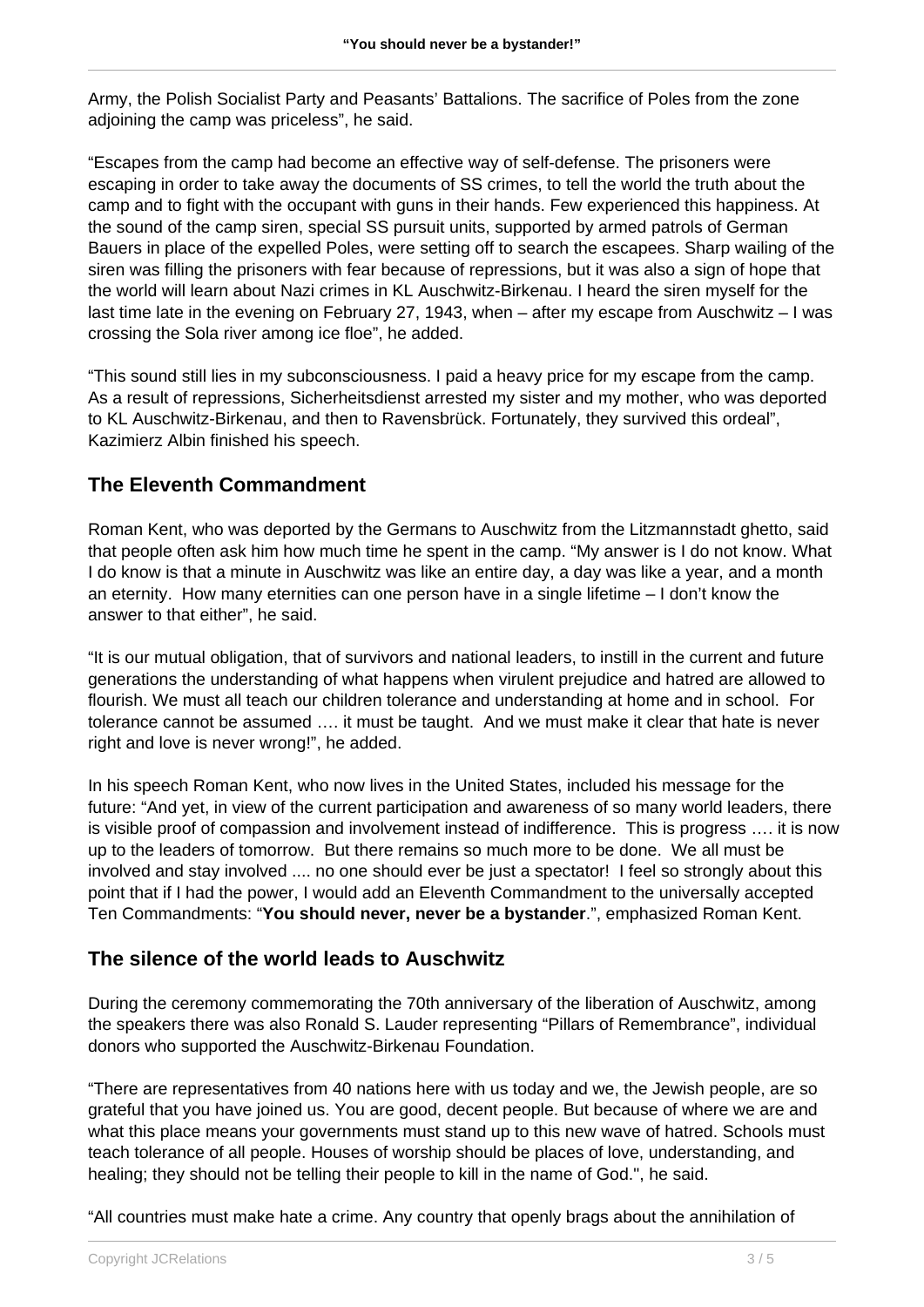another country should be excluded from the family of nations. Every government must have absolutely zero tolerance for hate of any kind. Unless this is checked right now, it will be too late. We still have a chance to stop this, but if every government does not act quickly, then the tragedy of this terrible place will darken our world again.

World silence leads to Auschwitz.

World indifference leads to Auschwitz.

World anti-Semitism leads to Auschwitz.

Do not let this happen again.", Ronald Lauder emphasized.

#### **"Never again" is a personal decision**

Dr. Piotr M. A. Cywinski, Director of the Auschwitz Memorial, thanked all the participants of the ceremony for their presence during this special day. In his speech he also included his message for the anniversary. "Auschwitz is not a source of strength. If anyone came here to feel strength, wisdom, catharsis - they are wrong. Auschwitz is darkness, destruction, annihilation. This is why it takes on the form of a warning, a horrid warning. We still cannot cope with Auschwitz as we cannot save [human] face, at the same time consenting to hatred, contempt, antisemitism, and first and foremost our daily indifference. This is why Auschwitz is so frightening. Today, it no longer awakens the demons, it awakens the conscience. And this conscience - accuses each and everyone of us", he said.

"It would seem that the world should stay different for good. That no one should be innocently killed. It would seem that we can no longer propagate hatred, that no one is going to try to change borders by force, It would seem that indifference and passiveness should stir disgust. We have, however, so many times seen that the remembrance has not yet matured in us. "Never again" is not a political program, but a personal decision. It means - never again because of me, never again in me, never again with me. I believe that never again with all of us", he summarized.

After the speeches, rabbis and clergymen of various Christian denominations said the prayers: Kaddish, El Male Rachamim, Eternal Rest and God of the Spirits.

Moreover, premiere screening of the documentary "Auschwitz", prepared by the Museum in cooperation with the Shoah Foundation from Los Angeles, took place during the ceremony. The film, directed by James Moll, was produced by Steven Spielberg.

At the end of the commemoration event, delegations of former prisoners, representatives of state delegations, "Pillars of Remembrance" and guardians of the Memorial placed candles on the monument in Birkenau commemorating all victims of the camp.

Until the liberation of the camp by the Red Army, German Nazis murdered in Auschwitz about 1.1 million people; mostly Jews, but also Poles, Roma, Soviet prisoners of war and people of other nationalities. Today Auschwitz is the symbol of the Holocaust and of the atrocities of World War II. In 2005 the United Nations designated the 27th of January the International Holocaust Remembrance Day.